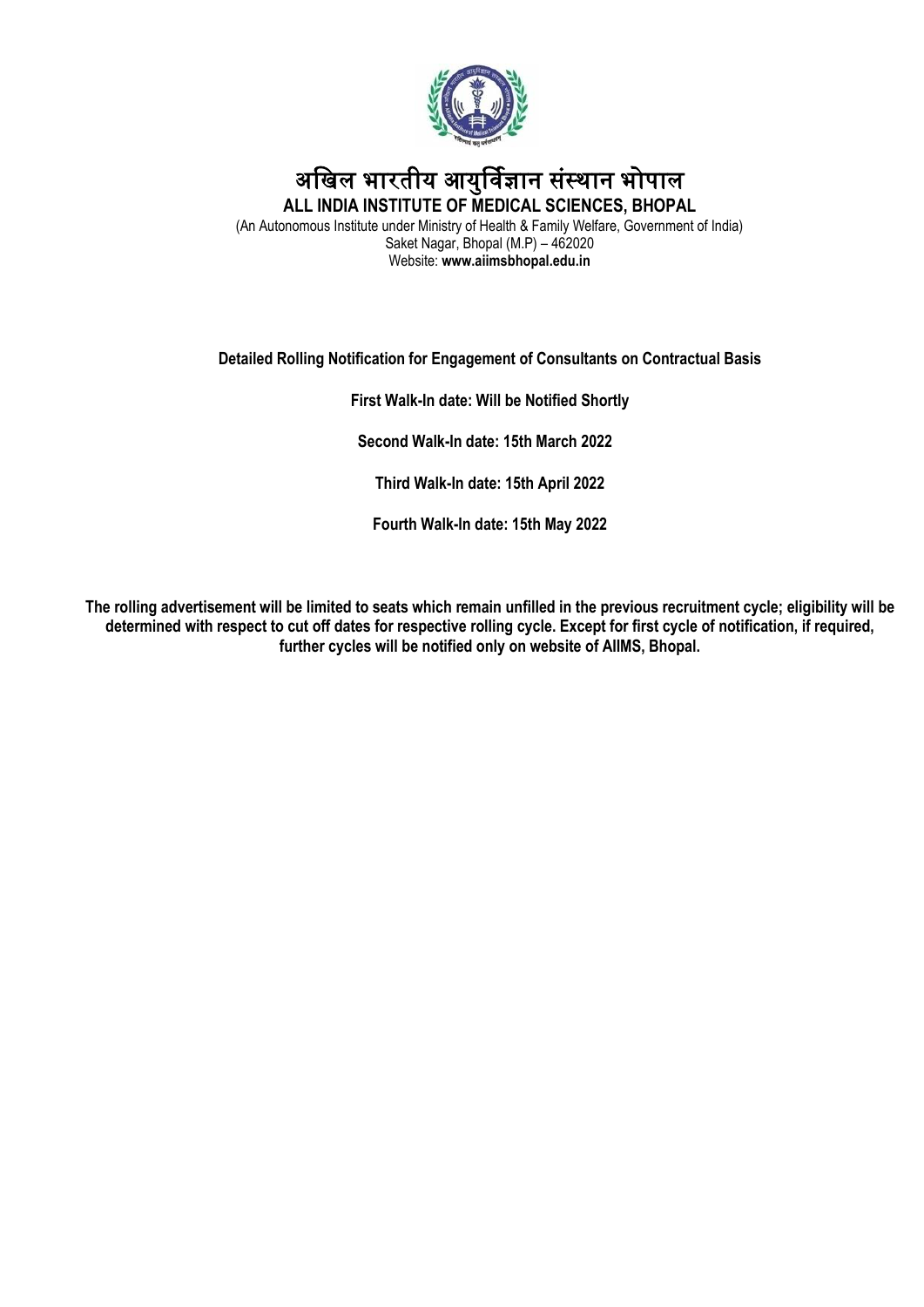

# अखिल भारतीय आयुर्विज्ञान संस्थान भोपाल

**ALL INDIA INSTITUTE OF MEDICAL SCIENCES, BHOPAL**

(An Autonomous Institute under Ministry of Health & Family Welfare, Government of India) Saket Nagar, Bhopal (M.P) – 462020

Website: **www.aiimsbhopal.edu.in**

#### Advt. No: ADM-2(5)/2022/AIIMS/BPL/Rect. Cell/01 Date: 27/01/2022

# **WALK-IN INTERVIEW**

## **For Consultant posts on Contractual Basis in All India Institute of Medical Sciences Bhopal**

All India Institute of Medical Sciences (AIIMS), Bhopal, an autonomous Institute of National Importance under Ministry of Health & Family Welfare, Govt. of India intends to engage the services of Consultants in various discipline as detailed below on contract basis for a period of **1 year** based on functional requirement and suitability. Eligible candidates meeting the requirements are requested to bring their application in prescribed format (Copy enclosed) at the time of walk-in-interview as detailed below:

#### **1. Consultant (Administration & Establishment) – 02 (Two) Posts**

#### **Terms of Reference:**

| Qualification&    | Retired Officers with Bachelor Degree in any discipline from recognized institution, and in Grade Pay of Rs.5400 or 4800     |  |  |  |  |
|-------------------|------------------------------------------------------------------------------------------------------------------------------|--|--|--|--|
| <b>Experience</b> | as per Sixth CPC having sound knowledge of Establishment rules and regulations viz. Implementation of Pay                    |  |  |  |  |
|                   | commissions, fixation of Pay, upgradation under MACP, disciplinary matters, medical claims, recruitment, retirement          |  |  |  |  |
|                   | benefits and other related matters of establishment/ administration with at least 08 years' experience in the relevant field |  |  |  |  |
|                   | only need to apply. Ability to use Internet/ Computer System is mandatory.                                                   |  |  |  |  |
|                   | Experience in Central Govt. Institutions/ Government Medical college will be preferred.                                      |  |  |  |  |
|                   | Retired Govt. officers/officials are, engaged as Consultant for all purposes including general                               |  |  |  |  |
|                   | secretariat/administrative works and works under various Schemes.                                                            |  |  |  |  |
| <b>Duties</b>     | Assisting the Institute in conducting recruitment (Faculty & Non-Faculty) as per the guidelines of Government of India.      |  |  |  |  |
|                   | Assisting the Institute in joining and post-joining formalities of the faculty members being recruited for AIIMS, Bhopal and |  |  |  |  |
|                   | assisting them in settling down in designated academic offices. Assisting the Institute in joining and post-joining          |  |  |  |  |
|                   | formalities of the non-faculty members being recruited for AIIMS, Bhopal and assisting in transfer-posting of such staff     |  |  |  |  |
|                   | member. Assisting the Institute in preparation of roster registers for various faculty and non-faculty posts. Assisting the  |  |  |  |  |
|                   | Institute in processing of service related matters like pay fixation,                                                        |  |  |  |  |
|                   | retirement benefits, disciplinary matters, medical claims, Leave records etc.                                                |  |  |  |  |
|                   |                                                                                                                              |  |  |  |  |

# **2. Consultant (Arbitration) – 01 (One) Post**

#### **Terms of Reference:**

| Qualification&                                                                                                                                                                                    | Retired Officers from Central Govt./State/Autonomous body/PSU with Bachelor Degree in Law (LL.B.) from recognized    |  |  |
|---------------------------------------------------------------------------------------------------------------------------------------------------------------------------------------------------|----------------------------------------------------------------------------------------------------------------------|--|--|
| institution/ university with minimum 03 to 05 years of working experience in handling Arbitration matters. OR a Retired Officer<br>Experience                                                     |                                                                                                                      |  |  |
|                                                                                                                                                                                                   | form the Rank of Executive Engineer from CPWD and having experience in the field of Arbitration of at least 2 Years. |  |  |
| Desirable: LL.M. from recognized institution/ university.<br>The person concerned should have experience in drafting return/counter reply/claim/petitions for filling before Arbitration Tribunal |                                                                                                                      |  |  |
|                                                                                                                                                                                                   |                                                                                                                      |  |  |
| have experience preferably in Central/State Government Hospital functionaries.<br>Retired Govt. officers/officials are, engaged as Consultant for all purposes including                          |                                                                                                                      |  |  |
|                                                                                                                                                                                                   |                                                                                                                      |  |  |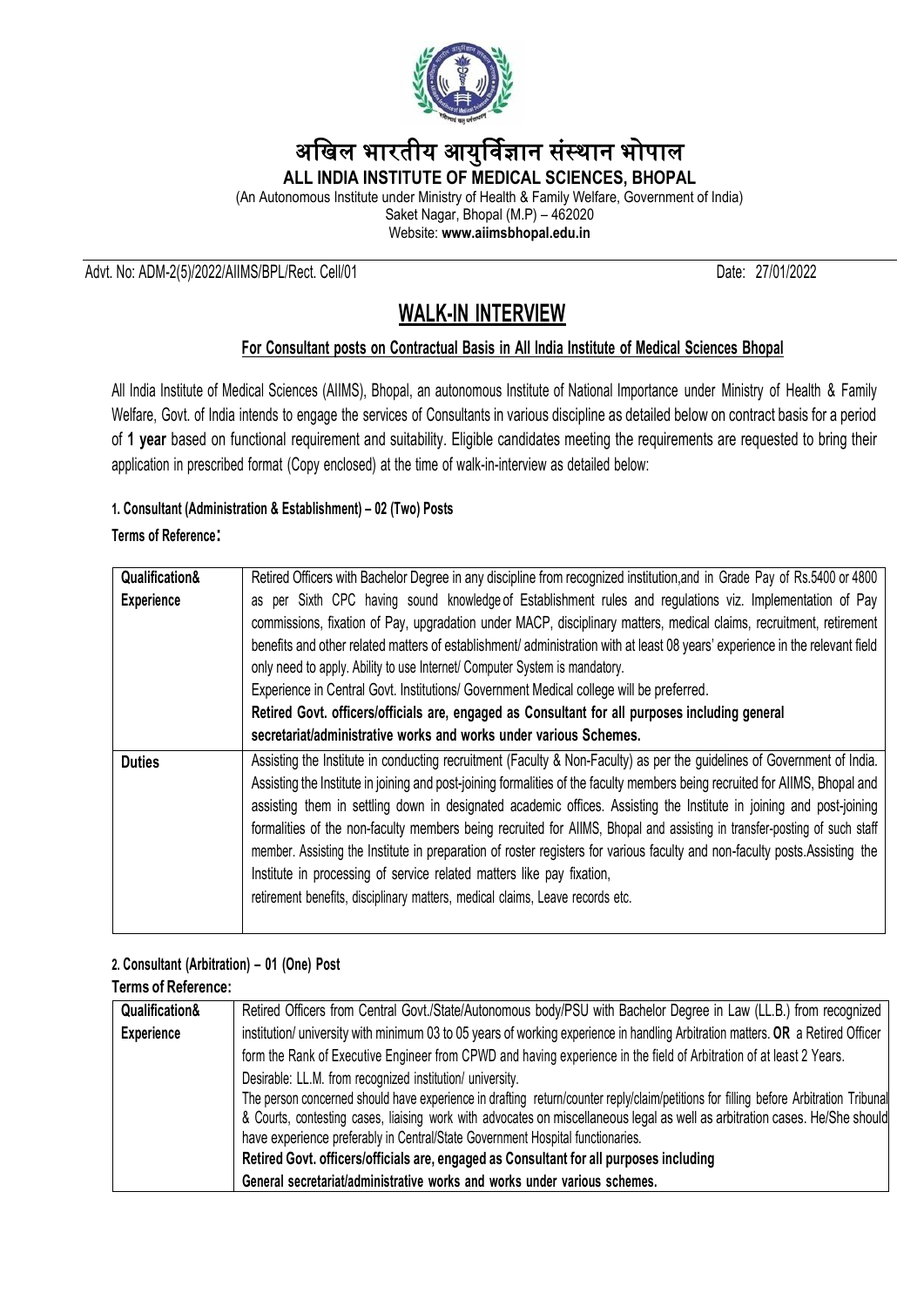| <b>Duties</b> | To assist AIIMS, Bhopal in Arbitration related legal matters in all respect. Preparation of Counter Statement of Claims/<br>Defense Counter Claims, Rejoinder, and Written submission to be filed before Arbitration Tribunal /Lower Court/ High Courts/<br>Supreme Courts etc. and get it vetted from techno legal angle and render advices as and when required to the concern<br>departments including briefing to counsels etc. as and when required. To attend hearing<br>/arbitration cases as and when directed by the competent authority on behalf of AlIMS, |
|---------------|-----------------------------------------------------------------------------------------------------------------------------------------------------------------------------------------------------------------------------------------------------------------------------------------------------------------------------------------------------------------------------------------------------------------------------------------------------------------------------------------------------------------------------------------------------------------------|
|               | Bhopal.                                                                                                                                                                                                                                                                                                                                                                                                                                                                                                                                                               |

# **3. Consultant (Estate) – 01 (One) Post**

| <b>Terms of Reference:</b> |                                                                                                                                                                                                                                                                                                                                                                                                                                                                                                                                                                                                                                                                                                                                                                                                        |  |  |  |  |  |  |
|----------------------------|--------------------------------------------------------------------------------------------------------------------------------------------------------------------------------------------------------------------------------------------------------------------------------------------------------------------------------------------------------------------------------------------------------------------------------------------------------------------------------------------------------------------------------------------------------------------------------------------------------------------------------------------------------------------------------------------------------------------------------------------------------------------------------------------------------|--|--|--|--|--|--|
| Qualification&             | Retired Officers from Central Government/ State Government/ Government Autonomous Body/ PSU with Bachelor Degree                                                                                                                                                                                                                                                                                                                                                                                                                                                                                                                                                                                                                                                                                       |  |  |  |  |  |  |
| <b>Experience</b>          | in any discipline from recognized institution/ university and with 08 years of experience in handling estate related work in<br>Government Organizations. Candidates having experience of estate work in Central/ State Government Hospital or<br>Medical College will be preferred.<br>Retired Govt. officers/officials are, engaged as Consultant for all<br>purposes<br>including general<br>secretariat/administrative works and works under various schemes.                                                                                                                                                                                                                                                                                                                                      |  |  |  |  |  |  |
|                            | Desirable: L.L.B. from recognized institution/ university.                                                                                                                                                                                                                                                                                                                                                                                                                                                                                                                                                                                                                                                                                                                                             |  |  |  |  |  |  |
| <b>Duties</b>              | To act as Semi-Judicial Officer under the Public Premises (Eviction of Unauthorized Occupants) Act; to start proceedings<br>for eviction and realization of damages under the above said Act; issue of summons to witnesses; service of notices; pursue<br>the proceedings; passing of orders and other work related to these proceedings. To look after/pursue appeals filed in the<br>higher courts against the orders passed by Estate Officer. The Consultant (Estate) will ensure that all the proposals relating<br>to various construction works, maintenance works etc., are within the local jurisdiction limit of Estate Officer. To supervise<br>and control allotment of staff quarters. Also supervising the maintenance related activates in association with<br>engineering department. |  |  |  |  |  |  |

# **4. Consultant (Procurement) – 01 (One) Posts**

# **Terms of Reference:**

| Qualification&                                                                                                       | Retired Officers from Central Government/ State Government/ Government Autonomous Body/ PSU with Bachelor Degree               |  |  |
|----------------------------------------------------------------------------------------------------------------------|--------------------------------------------------------------------------------------------------------------------------------|--|--|
| <b>Experience</b>                                                                                                    | in any discipline from recognized institution/ university and with 08 years of experience in handling procurement, tendering & |  |  |
| inventory management in stores department in Government Organizations. Candidates having experience of Central/State |                                                                                                                                |  |  |
|                                                                                                                      | Government Hospital or Medical College related Procurement & Inventory Management will be preferred.                           |  |  |
|                                                                                                                      | Retired Govt. officers/officials are, engaged as Consultant for all purposes including                                         |  |  |
|                                                                                                                      | General secretariat/administrative works and works under various schemes.                                                      |  |  |
| <b>Duties</b>                                                                                                        | To deal the matters related to procurement & inventory management as per Government of                                         |  |  |
|                                                                                                                      | India rules like preparation of tender document and publication, stock verification, replies to audit queries etc.             |  |  |
|                                                                                                                      |                                                                                                                                |  |  |

# **5. Consultant (Fire & Safety) – 01 (One) Post**

## **Terms of Reference:**

| Qualification&    | Retired Officers with Bachelor's degree from a University recognized by Govt. of India and Sub-Officer Course from            |  |  |  |  |  |
|-------------------|-------------------------------------------------------------------------------------------------------------------------------|--|--|--|--|--|
| <b>Experience</b> | National Fire Service College, Nagpur with minimum of 50% marksin aggregate and possessing knowledge of Mandatory             |  |  |  |  |  |
|                   | requirements of providing fire protection and prevention in high rise business buildings as per National Building Code and    |  |  |  |  |  |
|                   | Bureau of Indian Standards.OR                                                                                                 |  |  |  |  |  |
|                   | Retired Officers with 08 years of experience in the field of Fire & Safety in Central Government/ State Government/           |  |  |  |  |  |
|                   | Government Autonomous Body/ PSU. Experience of Central/ State Government Hospital/ Medical College will be preferred          |  |  |  |  |  |
| <b>Duties</b>     | The appointee should be aware of the procedures for handling fire-fighting equipment, fire cylinders, fire-fighting           |  |  |  |  |  |
|                   | installations in AIIMS, Bhopal. The job involves designing of the Institute's emergency action plans and evacuation           |  |  |  |  |  |
|                   | procedures based on physical inspection of potentially sensitive areas in AIIMS, Bhopal to meet all the statutory             |  |  |  |  |  |
|                   | requirements regarding fire safety, Ensuring that all fire-fighting equipment, fire cylinders, fire-fighting installations in |  |  |  |  |  |
|                   | AlIMS, Bhopal are maintained to meet the statutory requirements of fire safety, Undertaking preventive inspection             |  |  |  |  |  |
|                   | and maintenance measures to avoid fires, Execution of emergency procedures during fires, Maintaining updated                  |  |  |  |  |  |
|                   | Emergency Contact Numbers (fire stations), Overseeing/arranging conduct of training courses for employees in the Fire         |  |  |  |  |  |
|                   | department of the Institute, Disseminating information to staff & public making them aware of fire safety measures,           |  |  |  |  |  |
|                   | equipments and Do's & Don'ts. Conducting fire drill, parade, inspection. Maintenance of Occurrence Book, Log Book,            |  |  |  |  |  |
|                   | Test Registers, Complaint Registers and other reports.                                                                        |  |  |  |  |  |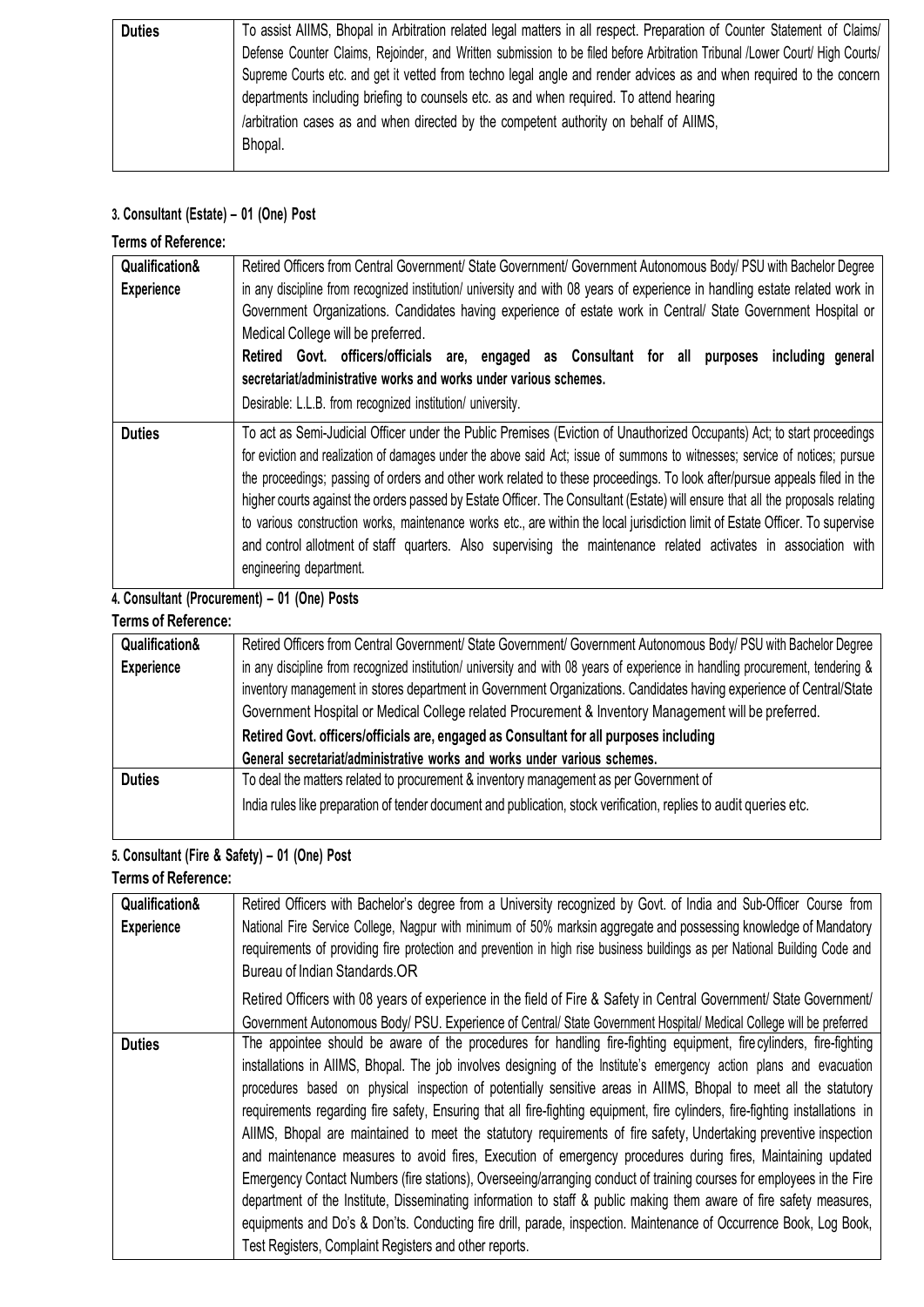#### **Terms & Conditions:**

| Remuneration                         |    | Consolidated Rs. 60,000/- per month (no enhancement during the                                                                                                                                 |
|--------------------------------------|----|------------------------------------------------------------------------------------------------------------------------------------------------------------------------------------------------|
|                                      |    | Contract period).                                                                                                                                                                              |
| Age Limit                            |    | Maximum up-to the Age of 65 years.                                                                                                                                                             |
| <b>Period of Consultancy</b>         |    | Initially for 01 year and further extendable subject to satisfactory                                                                                                                           |
|                                      |    | Performance and as per requirement of the Institute.                                                                                                                                           |
| <b>Termination of Contract</b>       |    | The engagement contract can be terminated at any time without<br>assigning any reason. However, Consultants will have to give 30 day's advance notice<br>before resigning from the engagement. |
| Date of Walk-in-Interview            | t. | Will be Notified shortly                                                                                                                                                                       |
| <b>Time</b>                          |    | 10:00 AM onwards                                                                                                                                                                               |
| <b>Reporting Time for Candidates</b> |    | 09:00 AM. No candidate would be allowed after 10:00 AM unless exceptional exigencies.                                                                                                          |
| Venue                                |    | Medical College Building, AllMS, Saket Nagar Bhopal                                                                                                                                            |

**Application Process**: Advertisement and **Application** forms are hosted at **[www.aiimsbhopal.edu.in](http://www.aiimsbhopal.edu.in/)** The duly filled application form along with the originals and two self-attestedphotocopies of all relevant certificates relating to age, qualifications and experience(s) with two self-attested colored passport size photograph should be brought at the time of Interview. No TA/DA will be paid for appearing in the interview.

- $\triangleright$  The above vacancies are provisional and subject to variation. The Director, AIIMS, Bhopal reserves the right to increase/vary the vacancies.
- ► Reservation will be as per quidelines of MoHFW based on the Government of India Policy issued from time to time.
- $\triangleright$  The cut-off date to determine the maximum age limit, essential qualifications & experience will be the date of Walkin-Interview.
- $\triangleright$  The period of experience wherever prescribed shall be counted after obtaining the prescribed essential qualifications.
- $\triangleright$  The remuneration will be consolidated in nature as determined by the competent authority.

## **The total monthly remuneration and the pension drawn by the consultant shall not be more than Last Pay Drawn by him calculated at the current rates of Dearness Allowances.**

#### **OTHER TERMS AND CONDITIONS**

- 1. The prescribed qualification is minimum and mere possessing the same, does not entitle any candidate for the selection.
- 2. The appointment is purely on contract basis for a period of **1 year** with effect from the date of joining. The appointment can also be terminated at any time, on either side, by giving one month's notice or by paying one month's salary, without assigning any reason or failure to complete the period of three months to the satisfaction of competent authority. The appointee shall be on the whole time appointment of the AIIMS, Bhopal and shall not accept any other assignment, paid orotherwise and shall not engage himself/herself in a private practice of any kind during the period of contract. He/She is expected to conform to the rules of conduct and discipline as applicable to the institute employees. The appointee shall perform the duties assigned to him/her. The competentauthority reserves the right to assign any duty as and when required. No extra/additional allowances will be admissible in case of such assignment. This appointment will not vest any right to claim by the candidate for regular appointment or permanent absorption in the Institute or for continued contractual appointment.
- 3. If an appointee wishes to apply somewhere else or resign within the first 03 (three) months of joining, then neither he/she will be issued a No Objection Certificate (NOC) nor he/she will receive any Relieving Letter or Experience Certificate.
- 4. Leave: the appointee will be entitled for 30 days leave in a year, excluding Sunday and Gazetted holidays. The said leaves will be non-encashable and non-accruable.
- 5. No hostel or any other accommodation will be provided by the Institute.
- 6. The candidate should bring along original certificates in support of his/her age, educational/professional qualification, experience etc., two recent passport size colour photographs and a two sets of self-attested photocopies of the relevant documents failing which he/she will not be allowed to participate in the Interview.
- 7. The candidate applying in response to this advertisement should satisfy themselves regarding their eligibility in all respects.
- 8. No travelling or other allowances will be paid to the candidate for appearing in written examination/ interview or for joining the post.